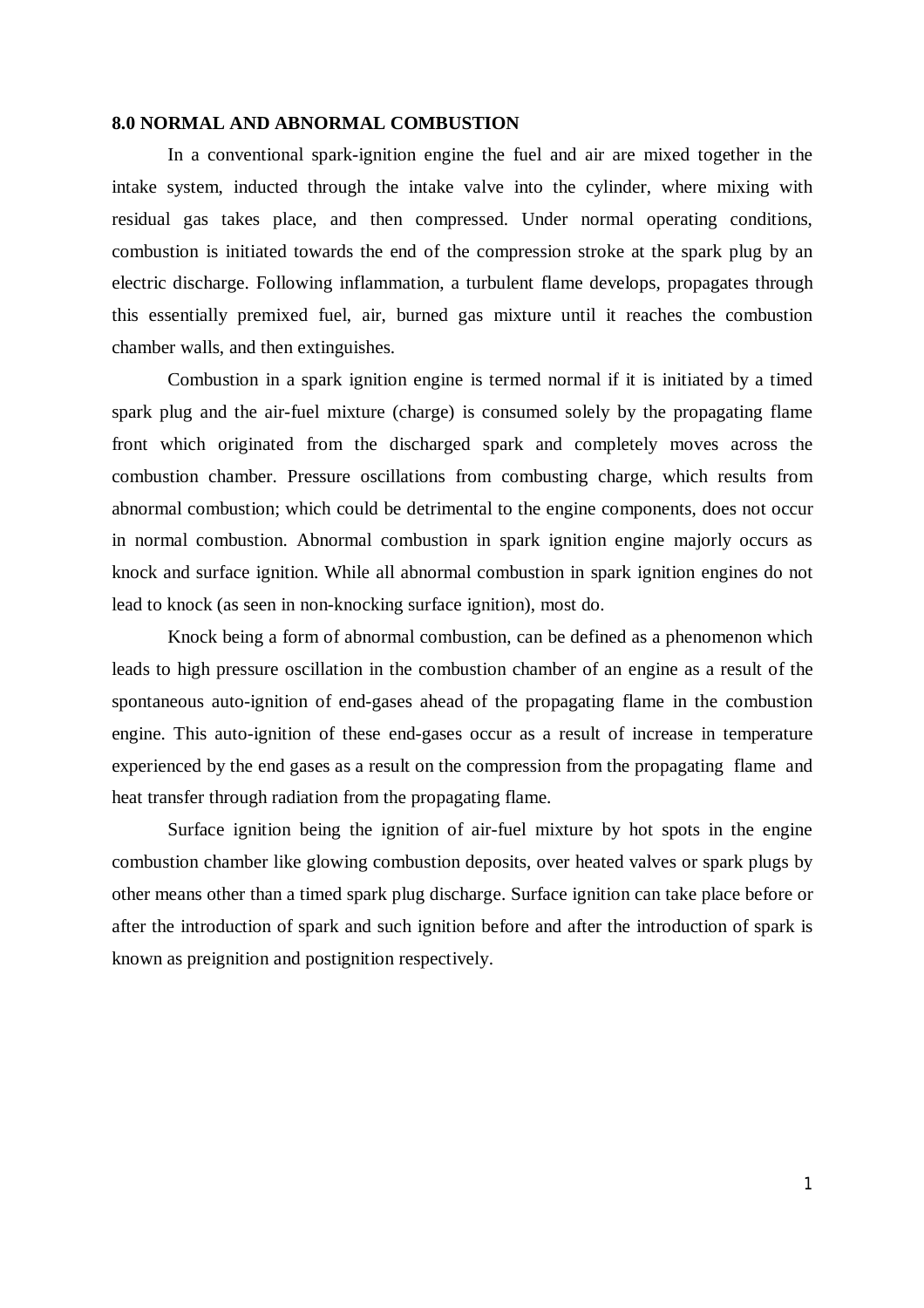# **8.1 Knock in Engines**

Increasing the intake air density of an engine through supercharging or turbocharging increases the indicated mean effective pressure (IMEP) of an engine with a slight increase in frictional mean effective pressure (FMEP). This translates to the realisation of an increased engine brake mean effective pressure (BMEP) over the non-boosted engine in-take. Realization of a required power output from an engine of a reduced size, by increasing the intake air through turbocharging is known as engine downsizing but this increase in the intake air density has been known to also increase the tendency of severe knock to occur in the engine. Engine knock is a combustion phenomenon that is unacceptable in engine operation because the possibility of damage to engine components if severe and prolonged and the sound which is unpleasant to the ears.



Fig. 1: Effect of abnormal combustion on engine components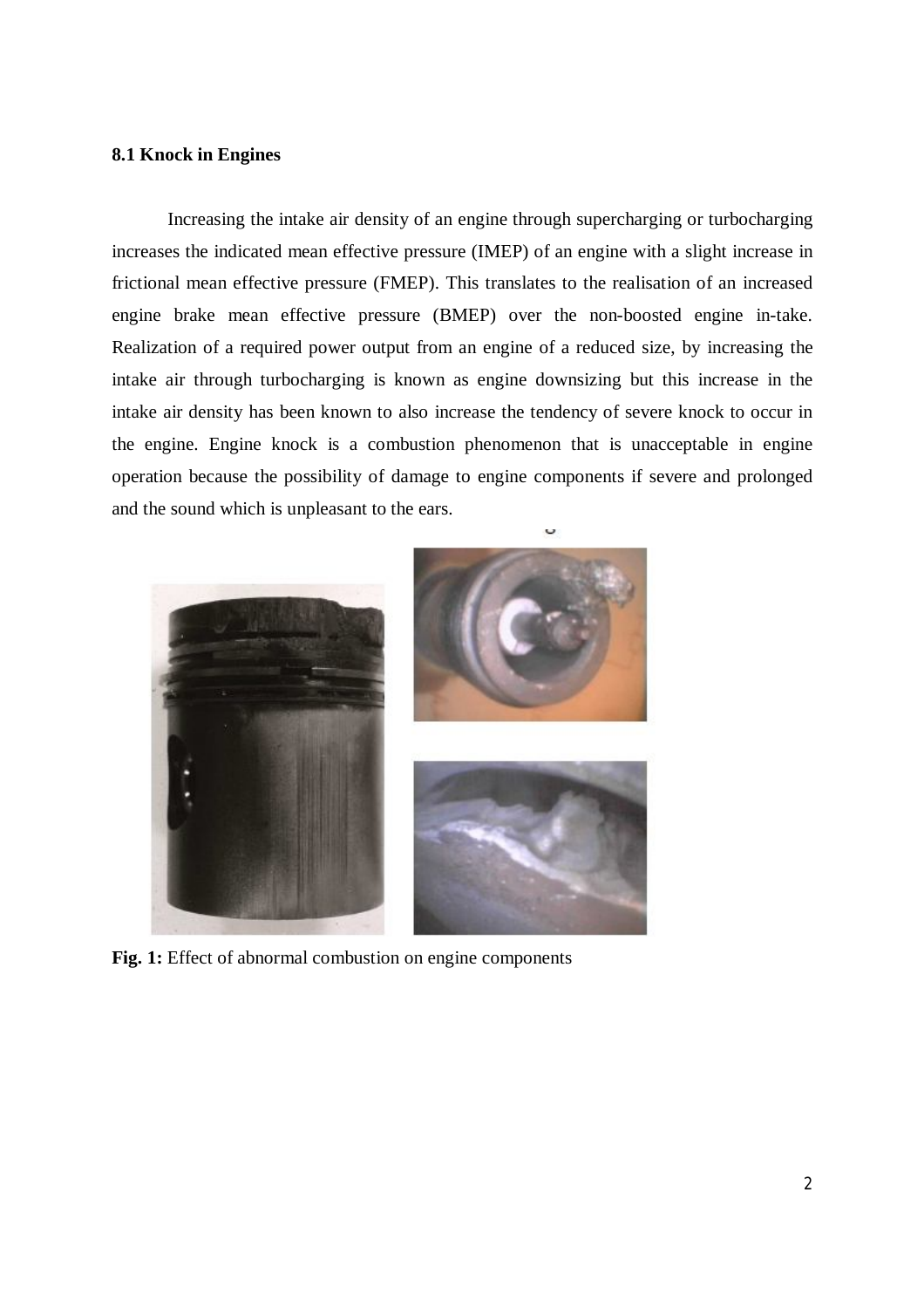

**Fig. 2:** Pressure data of firing cycles



**Fig.3:** A diagram of a propagating flame with an auto-ignited end-gas

Engine knock is an abnormal combustion in engines which results to high pressure oscillation in the engine combustion chamber. This occurs as a result of the autoignition/detonation of ends gases at the later stages of combustion or preignition. The high pressure oscillation observed during the detonation of end gases, during flame propagation, has a detrimental effect on the engine component and this makes engine designer and manufacturers avoid the knocking regions during spark ignition engine operation. The abnormal combustion as a result of engine knock, limits the compression ratio at which a spark ignition engine can operate at. The knocking effect is eliminated in spark ignition engines by retarding the spark timing.

Autoiginition in spark ignition engines is the spontaneous ignition and combustion of the air/fuel mixture in the engine cylinder without the introduction of spark from the spark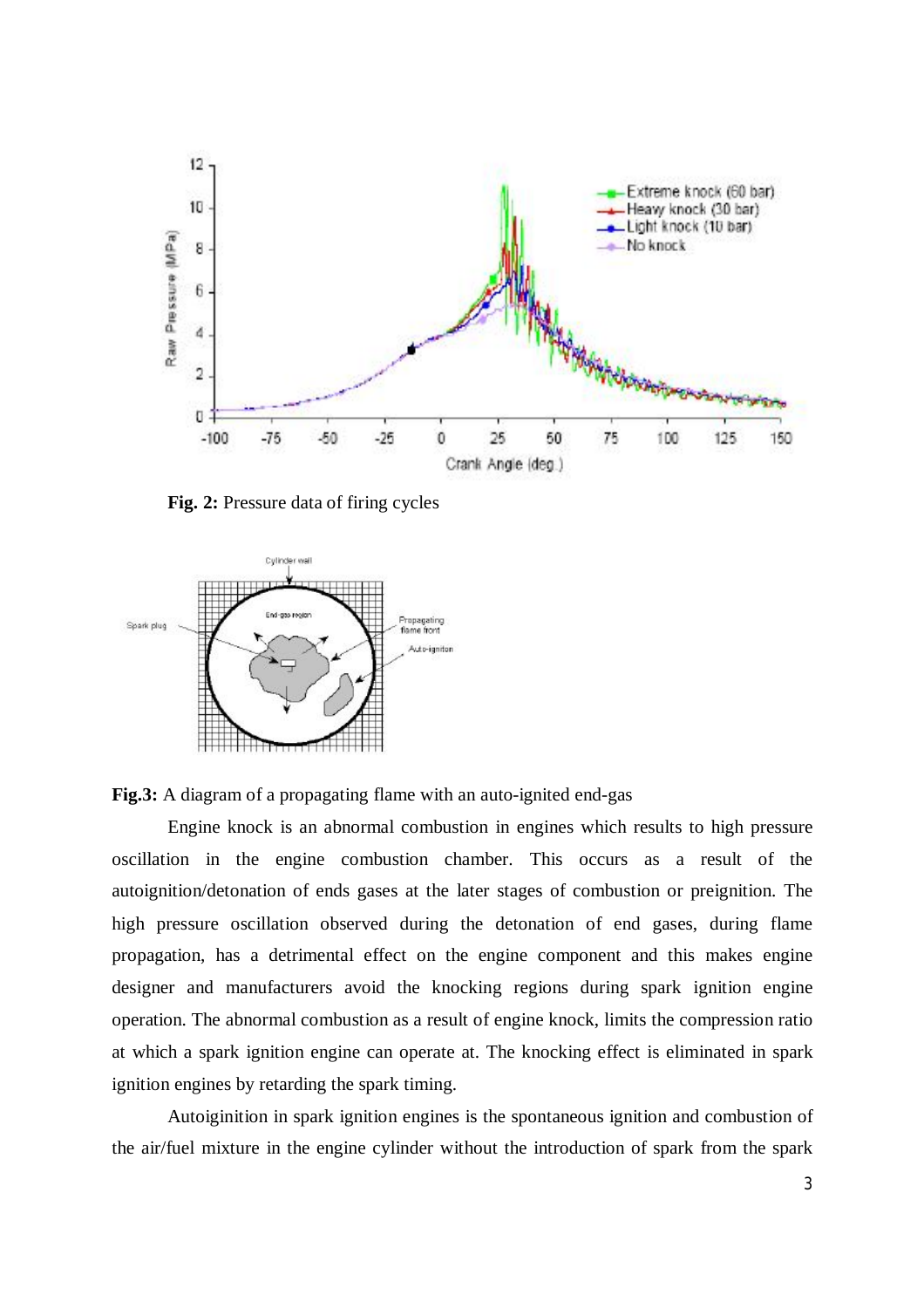plug. Autoignition in spark ignition engines could either be pre-ignition or post-ignition which depends on the time of occurrence. Pre-ignition being the auto-ignition of the air/fuel mixture before the introduction of spark from the spark plug while post-ignition is the autoignition of the air/fuel mixture far ahead of the propagating flame. In both cases, the combustion is abnormal. It should be noted that, not all autoignition in spark ignition engines leads to engine knock. In the occurrence of abnormal combustion in spark ignition engines, the major phenomena are KNOCK and SURFACE IGNITION.

Knock is the audible pinging sound heard as a result of auto-ignition of the air/fuel mixture in a spark ignition engine combustion chamber which sound level and oscillation depends on the on the intensity of the knock while surface ignition is the autoignition of the air/fuel mixture from a hot or glowing spot in the combustion chamber. These hot or glowing spots could be at the spark plug, the valve or soot on the piston crown.

While spark-knock can be controlled by retarding the spark timing in the spark ignition engine, knock as a result of surface ignition cannot be controlled by retarding the spark timing. Knocking from surface ignition, most of the time, results from pre-ignition which is caused by a glowing/very hot surface in the combustion as a result of combustion deposit. Non-knocking surface ignition occurs normally during post-ignition period.

Other auto-ignition phenomena which are also seen during abnormal combustion in spark ignition engines are:

For knocking surface ignition:

- 1) Preignition, if significant deposits are present on critical combustion chamber components. This could lead to runaway preignition.
- 2) Runaway knock-spark-knock occurring earlier and earlier, and therefore more and more intensely. This soon leads to severe engine damage.
- 3) Gradual erosion of regions of the combustion chamber, even if runaway knock does not occur.

The other abnormal combustion phenomena in Fig.4, while less common, have the following identifying names.

 $\triangleright$  Wild ping is a variation of knocking surface ignition which produces sharp cracking sounds in bursts. It is thought to result from early ignition of the fuel-air mixture in the combustion chamber by glowing loose deposit particles. It disappears when the particles are exhausted and reappears when fresh particles break loose from the chamber surfaces.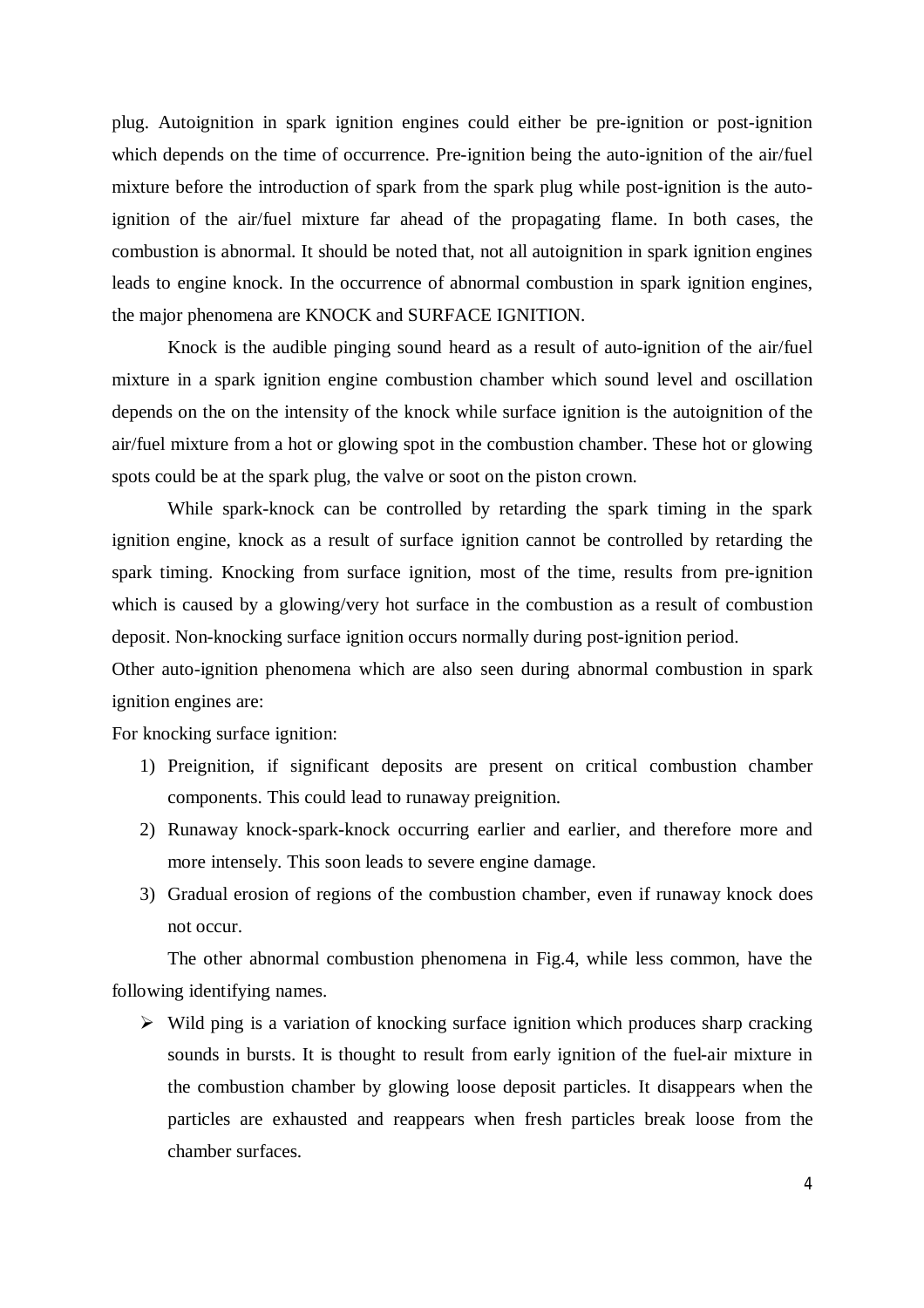- $\triangleright$  Rumble is a relatively stable low-frequency noise (600 to 1200 Hz) phenomenon associated with deposit caused surface ignition in high-compression-ratio engines. This type of surface ignition produces very high rates of pressure rise following ignition. Rumble and knock can occur together.
- $\triangleright$  Run-on occurs when the fuel-air mixture within the cylinder continues to ignite after the ignition system has been switched off. During run-on, the engine usually emits knock-like noises. Run-on is probably caused by compression ignition of the fuel-air mixture, rather than surface ignition.
- $\triangleright$  Runaway surface ignition is surface ignition that occurs earlier and earlier in the cycle. It is usually caused by overheated spark plugs or valves or other combustion chamber surfaces. It is the most destructive type of surface ignition and can lead to serious overheating and structural damage to the engine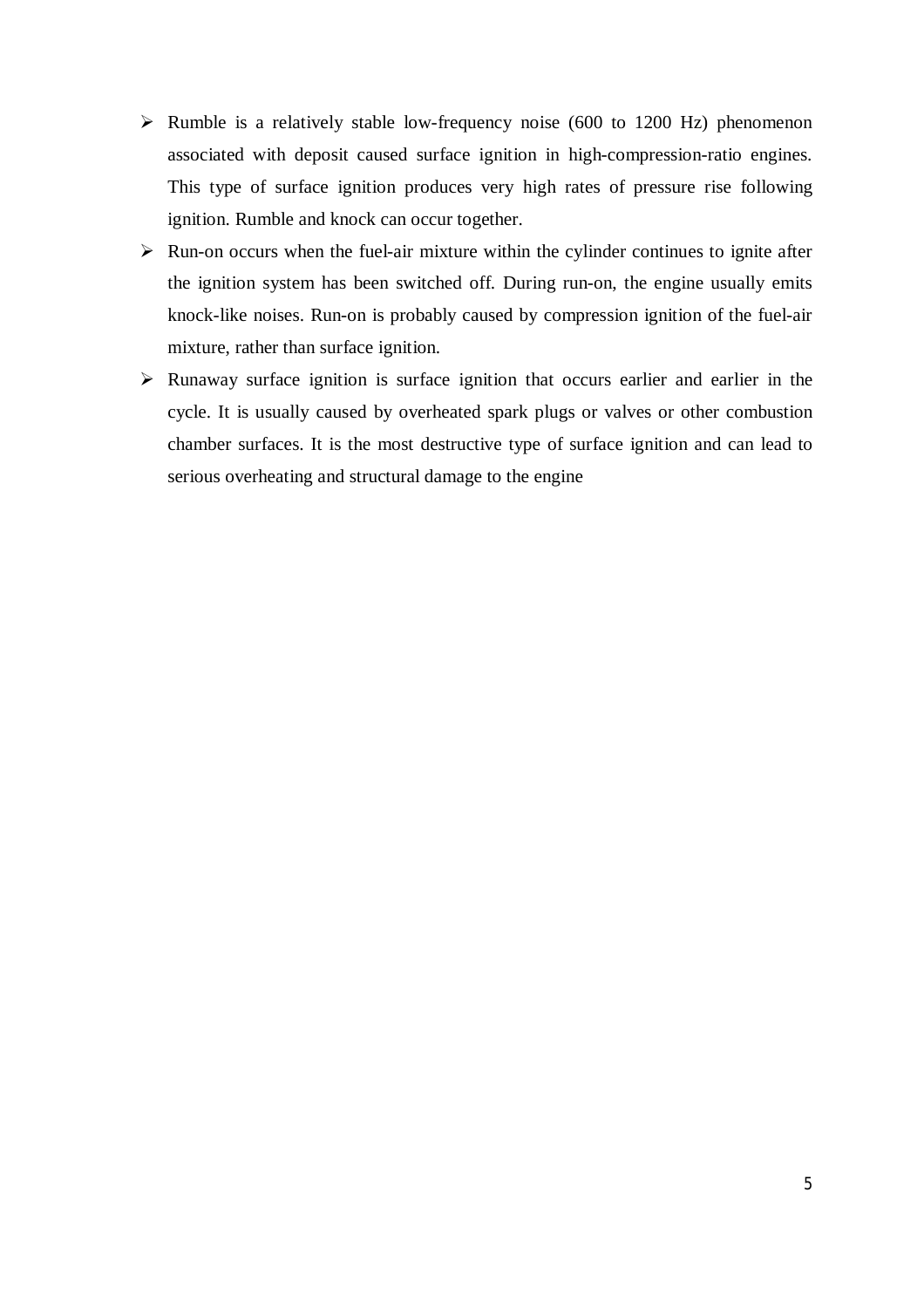

**Fig. 4:** Combustion phenomena (normal and abnormal)

### **8.2 Trends in Engine Knock Analysis**

Burnt et al and Rothe et al investigated the effect of sample size, the location of the mounted pressure transducer and the effect of sampling frequency on the knock analysis result using pressure data. Various knock detection methods for engine pressure data were compared by Burgdorf and Denbratt. The effect of octane sensitivity (RON-MON) on the anti-knock quality of fuel was investigated by Bell, and it was found that fuels with high octane sensitivities were more resistant to knock than the fuels with lower sensitivity.

Mittal et al, Revier B. M. investigated knock onset in spark-ignition engines, using the in-cylinder and microphone knock analysis technique. Merola et al conducted an investigation of abnormal combustion in a boosted SI engine running on PRF90. Optical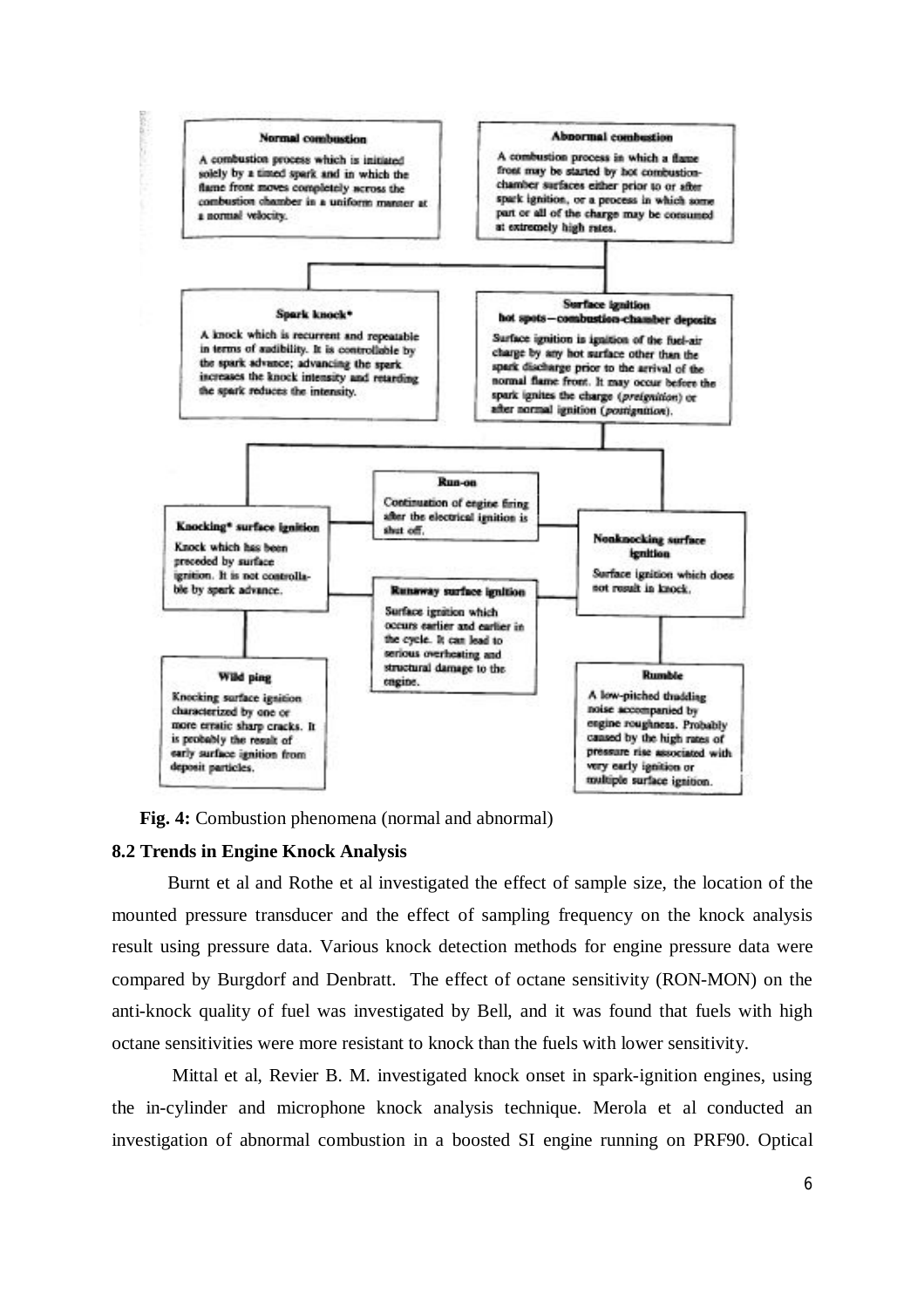investigation of the combustion process of a blend of butanol and gasoline in a boosted engine was investigated by Merola et al. and optical analysis in spark-ignition engines. Fitton and Nates investigated the role of knock on the seizure of piston in spark-ignition engines.

Existing knock indicators for SI engines were investigated by Brecq et al, with a development on an ungraded indicator which easier to calibrate. A model with the ability to predict knock onset in SI engine with cooled EGR was developed by Chen et al. Probability Density Function (PDF) approach was employed with detailed chemical kinetics for the prediction of knock in a boosted direct injection spark ignition engine by Linse et al.. Knock occurrence in a turbo-charged SI engine was characterised both numerically and experimental by Galloni et al with an insight in the positioning of pressure transducers for knock tests.

## **8.3 Factor Influencing Knock Onset in Engines**

Knock in SI engine is an abnormal combustion phenomenon which is undesirable to engines manufacturers and users. It results as from auto-ignition of the air-fuel mixture at an undesirable period during engine operation. Some factors are known to influence knock onset in engines and they include:- Spark timing, inlet pressure, inlet temperature, compression ratio, equivalence ratio, engine speed, in-cylinder flow condition and combustion chamber geometry.

## **8.3.1 Spark Timing**

During the operation of a spark ignition engine, advancing it spark timing increase the peak in-cylinder pressure realised from combustion. A continued advancement in the spark timing, lead to high pressure oscillation in the combustion chamber as a result of the detonation of the end gas which effect is detrimental to the engine components if the engine is ran in this condition for a period of time. This type of knock is called **spark-knock** and it is eliminated by retarding the engine spark timing.

## **8.3.2 Inlet Pressure**

Increasing the inlet pressure of an engine, translates to increasing the amount of airfuel mixture inducted into the engine cylinder which in-turn releases higher combustion energy and also increases the tendency of auto-ignition and knock.

### **8.3.3 Inlet Temperature**

An increase in the air-fuel mixture inlet temperature increases it reactivity and increases the chances of the auto-ignition of the air-fuel mixture during compression stroke.

### **8.3.4 Compression Ratio**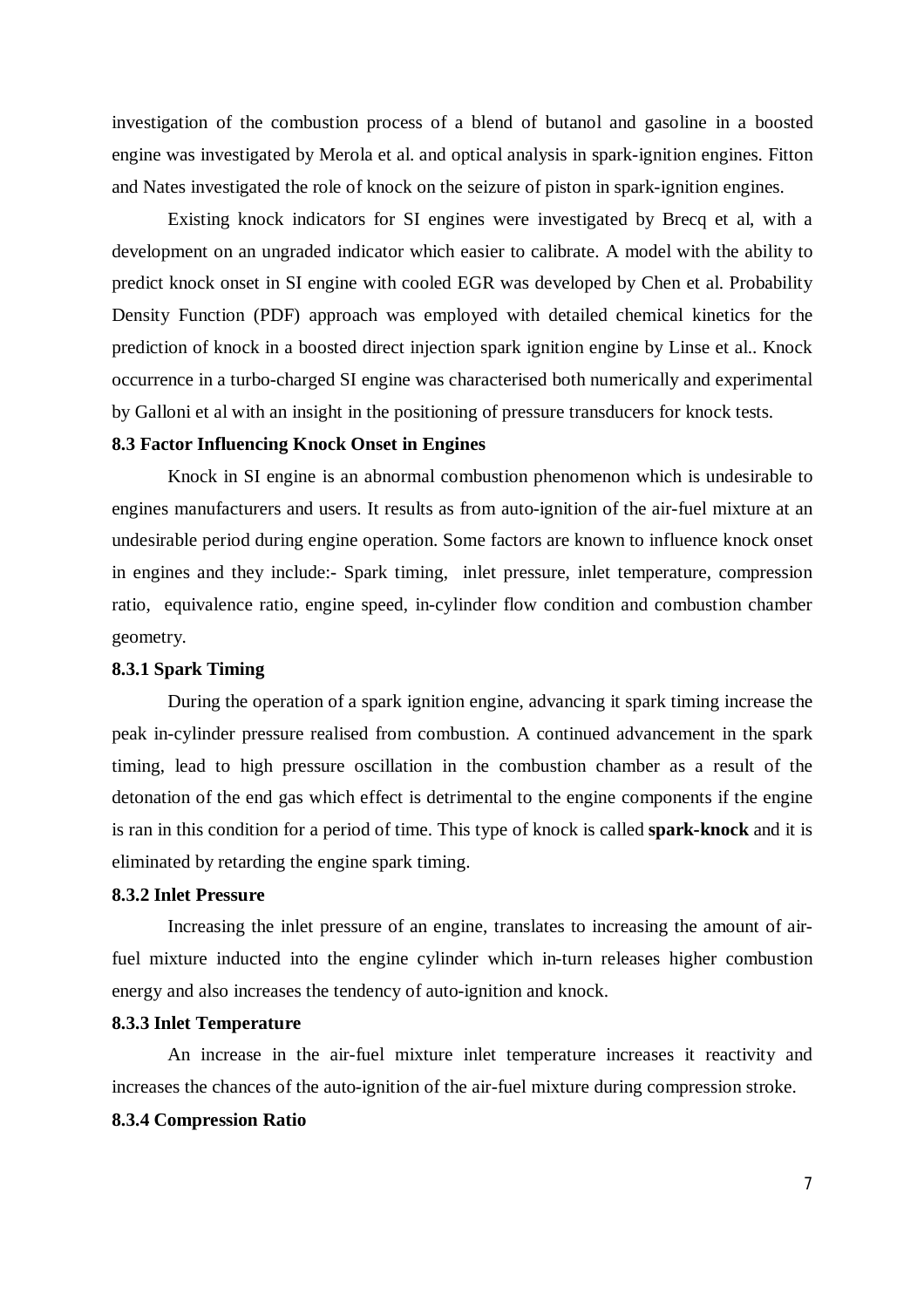Knock in spark ignition engines is the limiting factor in the increase of the efficiency of an engine. Increase in engine compression ratio increases the temperature of the air-fuel mixture during compression which could lead to auto-ignition of the mixture to occur if the auto-ignition temperature is attained before the introduction of spark.

## **8.3.5 Equivalence Ratio**

Experiments have shown that spark ignition engines running on lean mixtures are more prone to knock than the richer mixtures. This can be attributed to a reduction in flame speed with reduction in mixture equivalence ratio which gives time for the auto-ignition of the end gas.

## **8.3.6 Engine Speed**

For engine operation, the engine spark timing is advanced with an increase in engine speed. A slower engine speed gives more time and increases the tendency of the end gas auto-igniting as a result of increase in temperature and pressure. Experiments performed by Atashkari came up with a correlation that relates engine turbulence intensity U' for a ported engine with radial opposed intake with the piston speed  $S_p$  at the Top Dead Centre (TDC) to be:

$$
U' \approx 0.47 + 0.49 \overline{S}_p
$$

Increased turbulence intensity increases the in-cylinder turbulent burning velocity which does not give the end gas time to auto-ignition before being consumed by the propagating flame.

### **8.3.7 In-cylinder Flow Condition**

Increase in turbulence and swirl in the combustion chamber enhances the mass burning rate of the mixture which enhances combustion.

## **8.3.8 Combustion Chamber Geometry**

The shape of the combustion chamber and the location of the spark plug influences combustion rate. The faster the combustion of the mixture, the lesser the tendency of knock onset in the engine. The combustion chamber shape also determines the in-cylinder flow condition.

**NB:** In spark ignition engine combustion cycles being operated at the knock regime, faster burning cycles have been observed to be prone to knock than the slower burning cycles. This could be explained thus: during engine operation, increase in temperature of the unburnt charge (end gas) does not only come from the piston compression; the propagating flame also compresses the end gas leading to a increase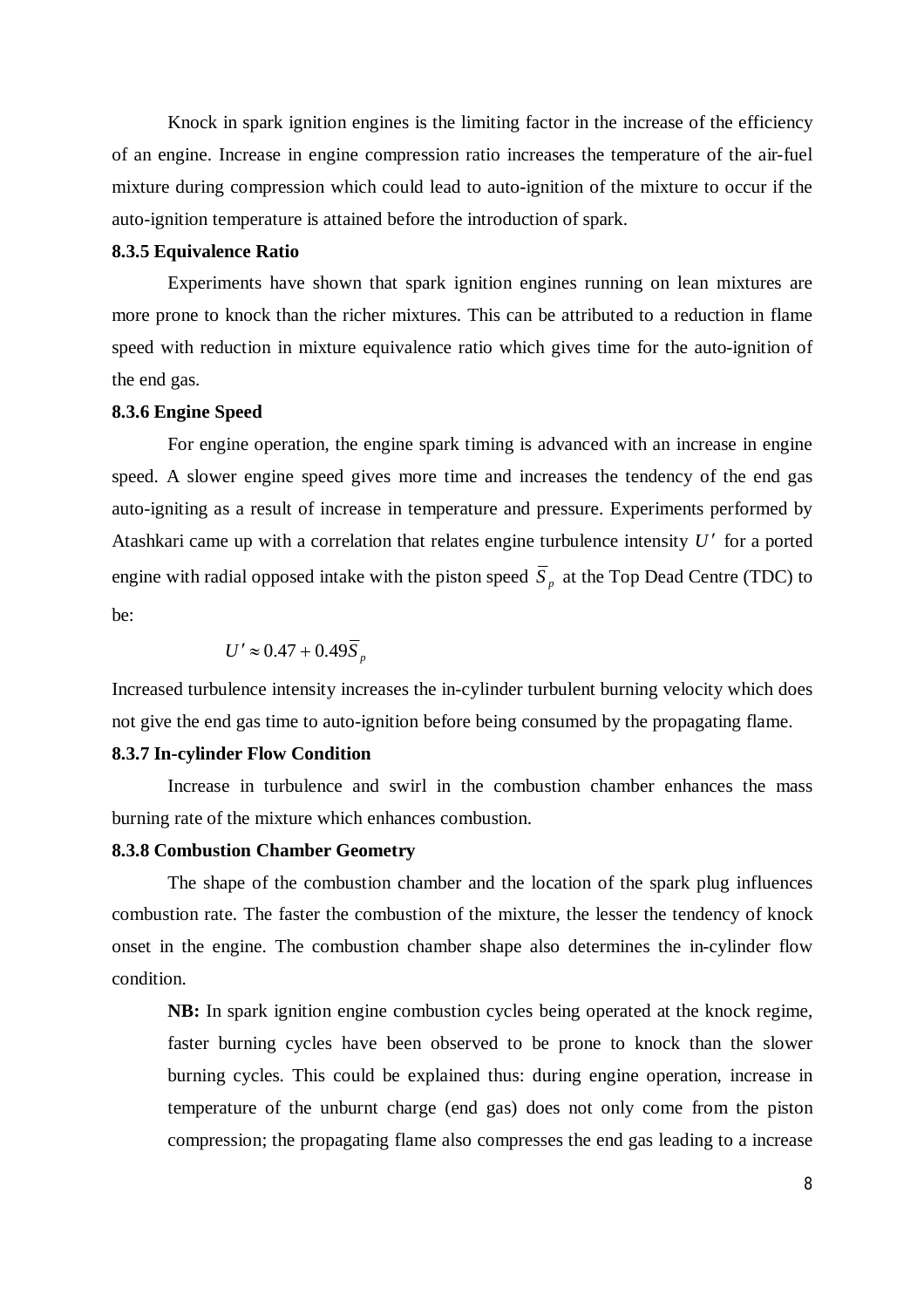in temperature. The faster the propagating flame the higher the compression which translates to rapid increase in end gas temperature. If the auto-ignition temperature is attained before the propagating flame arrives, auto-ignition of the end gas takes place.

## **8.4 Knock Onset Detection**

To detect the onset of knock in engines, various techniques have been employed. They include:-

- $\triangleright$  In-cylinder pressure data analysis
- $\triangleright$  Heat transfer data analysis
- $\triangleright$  The use of accelerometer to detect engine vibration.
- $\triangleright$  Spark plug Ionization probe
- $\triangleright$  Optical detector
- $\triangleright$  The use of microphones/headphones
- $\triangleright$  By listening

### **8.4.1 In-cylinder Pressure Data**

In-cylinder pressure data processing is one of the most widely used technique in knock onset detection and knock analysis. The method of data processing, using pressure data for engine knock analysis, has been carried-out in different ways by different researchers which have made the adoption of a data processing technique difficult. The pressure oscillations are filtered at a cut-off frequency (about 5 kHz and 8 kHz) and the high frequency pressure oscillation signals are used to calculate the knock indices. Mittal et al found knocking pressure oscillation frequencies to occur above 6 kHz.

### **8.4.2 Heat data analysis**

Knock occurrence in internal combustion can be detected from heat transfer analysis. High increase in heat transfer in engines is observed from with abnormal combustion. This process of knock onset determination technique are not effective for the determination of light knock conditions due to the negligible increase in heat transfer which are associated with light knock and are difficult to detect.

## **8.4.3 The use of accelerometer to detect engine vibration**

Accelerometers have been employed or integrated with spark ignition engines to monitor vibrations in engines at knock in knocking conditions. The sensor sends a feedback to the control unit when the engine speed increases; the sensor could pickup false vibrations from other engine component like vibrations from the valve movement. The voltage output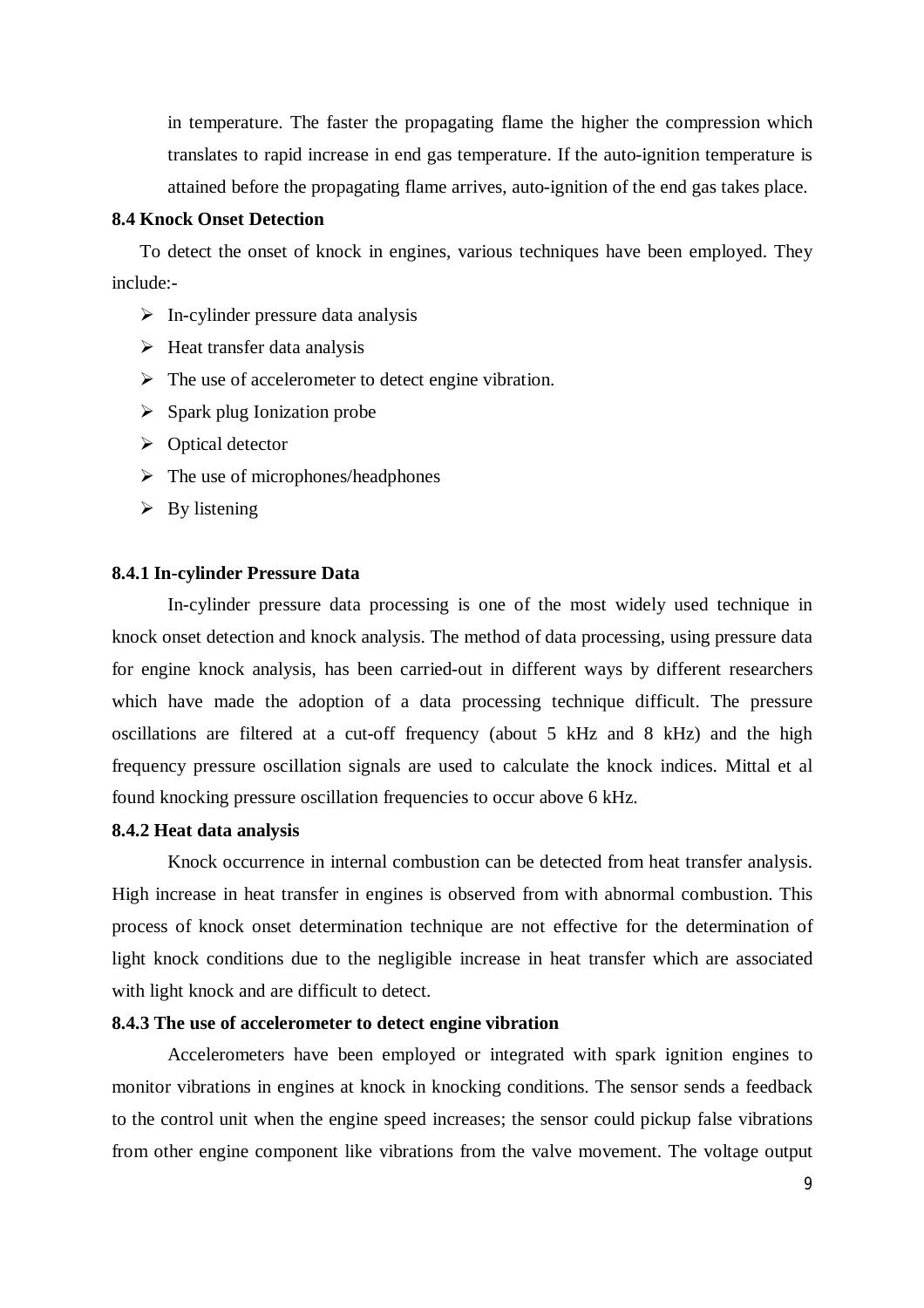from the accelerometer Electronic Control Unit (ECU) for the knock intensity comes in three different levels: 0 V means non-knocking condition,  $> 0V \& 2V$  means light knocking condition and > 2V means heavy knock condition.

## **8.4.4 Spark plug Ionization probe**

Spark plug ionization probe technique is employed in the detection of knock (abnormal combustion) in engine operation. After the ignition, a DC voltage is supplied and the corresponding current measured to test for abnormal combustion in the engine which leads to increase in gas ionization.

## **8.4.5 Optical detector**

The onset of knock could be observed from images obtained form an optical accesses research engine. The auto-ignition of end gases ahead of the propagating flame can be observed from the flame images obtained but these images do not give information on the intensity of the knock phenomena.

## **8.4.6 The use of Microphone/Headphone**

The engine sound output are at various frequencies, are recorded with the aid of recording system setup. Lower frequencies recordings are filtered out (at a cut-off frequency 5-6 Hz) while the higher frequency recordings are processed for the knock indices.

#### **8.4.7 Listening**

This is based on the judgement of the listener. The listener determines the onset of knock and it is subject to the listeners hearing and judgement.

## **8.4.8 Knock Intensity**

Knock in spark ignition engine is a phenomenon of abnormal combustion that occurs as a result of auto-ignition of the air/fuel mixture in the combustion chamber. This autoignition in most cases (knocking) transmits pressure wave to the engine components that may be damaging to the engine components over time and also metallic or pinging noise which are unpleasant to the human ear. The pressure oscillation which occurs varies in degrees of intensities (from weak to severe oscillation). To quantify the severity of knock in a spark ignition engine, some approaches/ tool are in use.

#### **8.5 Knock Intensity Calculation**

Knock intensity could be referred as the magnitude of pressure oscillation or pressure shock wave generated as a result of the in-cylinder detonation which is as a result of the autoignition of end gas. Oscillation generated by knock in engines has been found to fall in a